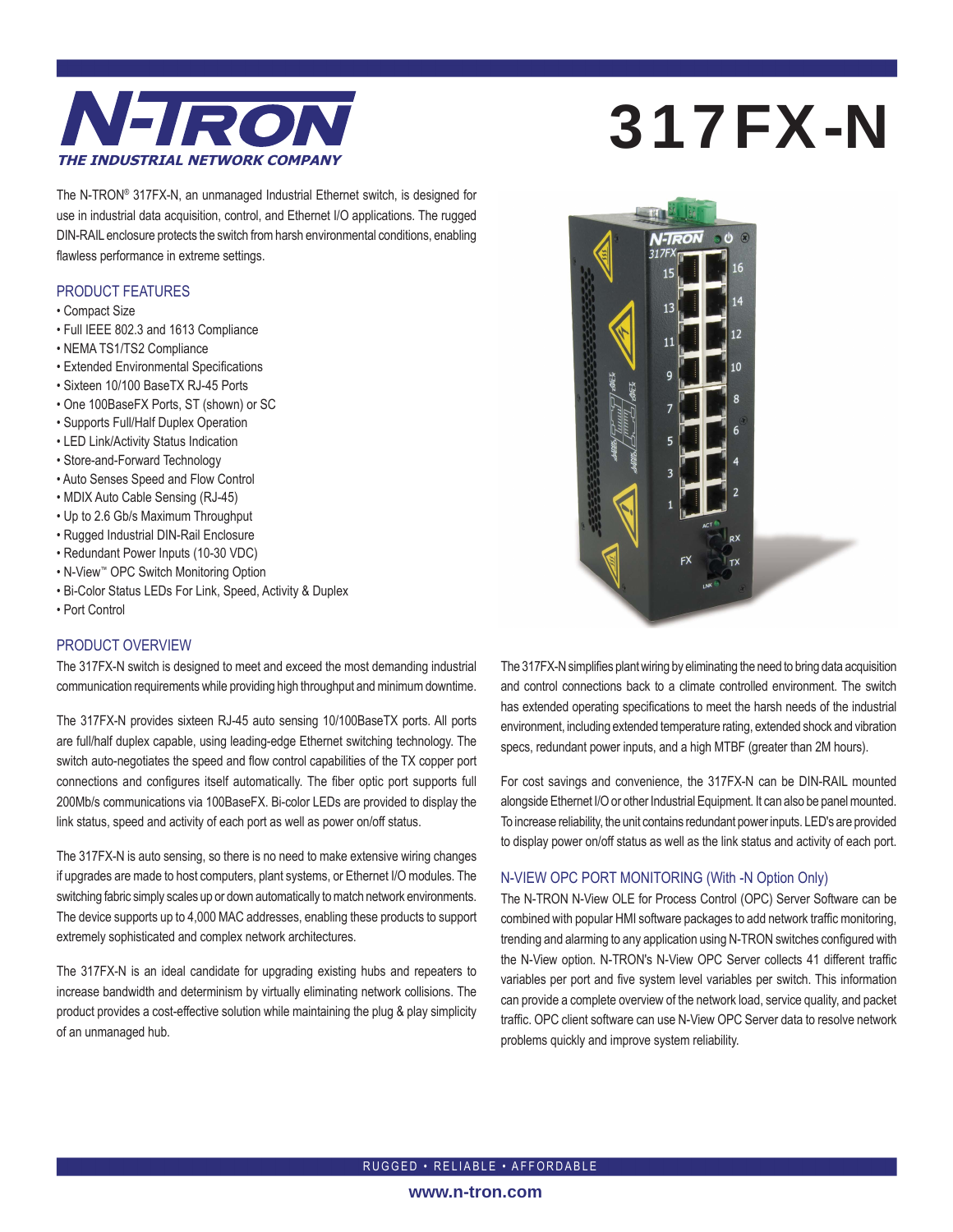# Specifications

### Switch Properties

| Number of MAC Addresses: | 4.000           |
|--------------------------|-----------------|
| Latency (typical):       | $2.1 \,\mu s$   |
| Backplane Speed:         | $2.6$ Gb/s      |
| Switching Method:        | Store & Forward |

#### Case Dimensions:

| 7.4"<br>Height: |           | (18.8cm) |
|-----------------|-----------|----------|
| Width:          | 2.3"      | (5.8cm)  |
| Depth:          | 3.5"      | (8.9cm)  |
| Weight:         | $1.9$ lbs | (0.9kg)  |
| Din-Rail:       | 35mm      |          |

#### **Electrical**

Redundant Input Voltage: 10-30 VDC Input Current: 440 mA@24V BTU/hr: 36@24V Inrush: 8.5Amp/0.8ms@24V

# **Environmental**

Operating and Storage Temp: -40ºC to 85ºC Operating Humidity: 10% to 95%

Operating Altitude: 0 to 10,000 ft.

Shock and Vibration (bulkhead mounting) Shock: 200g@10ms Vibration/Seismic: 50g, 5-200Hz, Triaxial

**Reliability** 

MTBF:  $>2$  Million Hours

(Non Condensing)

## Network Media

10BaseT: ≥Cat3 Cable 100BaseTX: ≥Cat5 Cable 100BaseFX Singlemode: 7-10/125m

Multimode: 50-62.5/125μm

# **Connectors**

10/100BaseTX: Sixteen (16) RJ-45 Copper Ports 100BaseFX: One (1) SC or ST Duplex Port

#### Serial Configuration Port Com Parameters: 9600,n,8,1

# Recommended Wiring Clearance

| Front: | 4" (10.16 cm) |
|--------|---------------|
| Top:   | 1" (2.54 cm)  |

# **Fiber Transceiver Characteristics**

| <b>Fiber Length</b>       | $2km*$       | $15km**$           | $40km**$           | $80 km**$ |
|---------------------------|--------------|--------------------|--------------------|-----------|
| <b>TX Power Min</b>       | $-19$ d $Bm$ | $-15$ d $Bm$       | -5dBm              | -5dBm     |
| <b>RX Sensitivity Max</b> | $-31dBm$     | $-31dBm$           | $-34dBm$           | $-34dBm$  |
| Wavelength                | 1310nm       | 1310 <sub>nm</sub> | 1310 <sub>nm</sub> | 1550nm    |

\* Multimode Fiber Optic Cable \*\* Singlemode Fiber Optic Cable

Regulatory Approvals FCC (CFR 47, Part 15, Subpart B, Class A and ANSI C63.4) ICES-003 CE (IEC 60068: 2-1/2/6/30 and IEC 60533-7) UL/cUL: Class I, Div 2, Groups A, B, C, and D; T4 (ANSI/ISA 12.12.01-2007) EN 60079-0/15 ATEX GOST-R Certified, RoHS Compliant

Designed to comply with: IACS UR E10 (ABS Type-Approval) IEC 61850-3 and IEEE 1613 (Elec. Power Sub-stations) NEMA TS1/TS2 for Traffic Control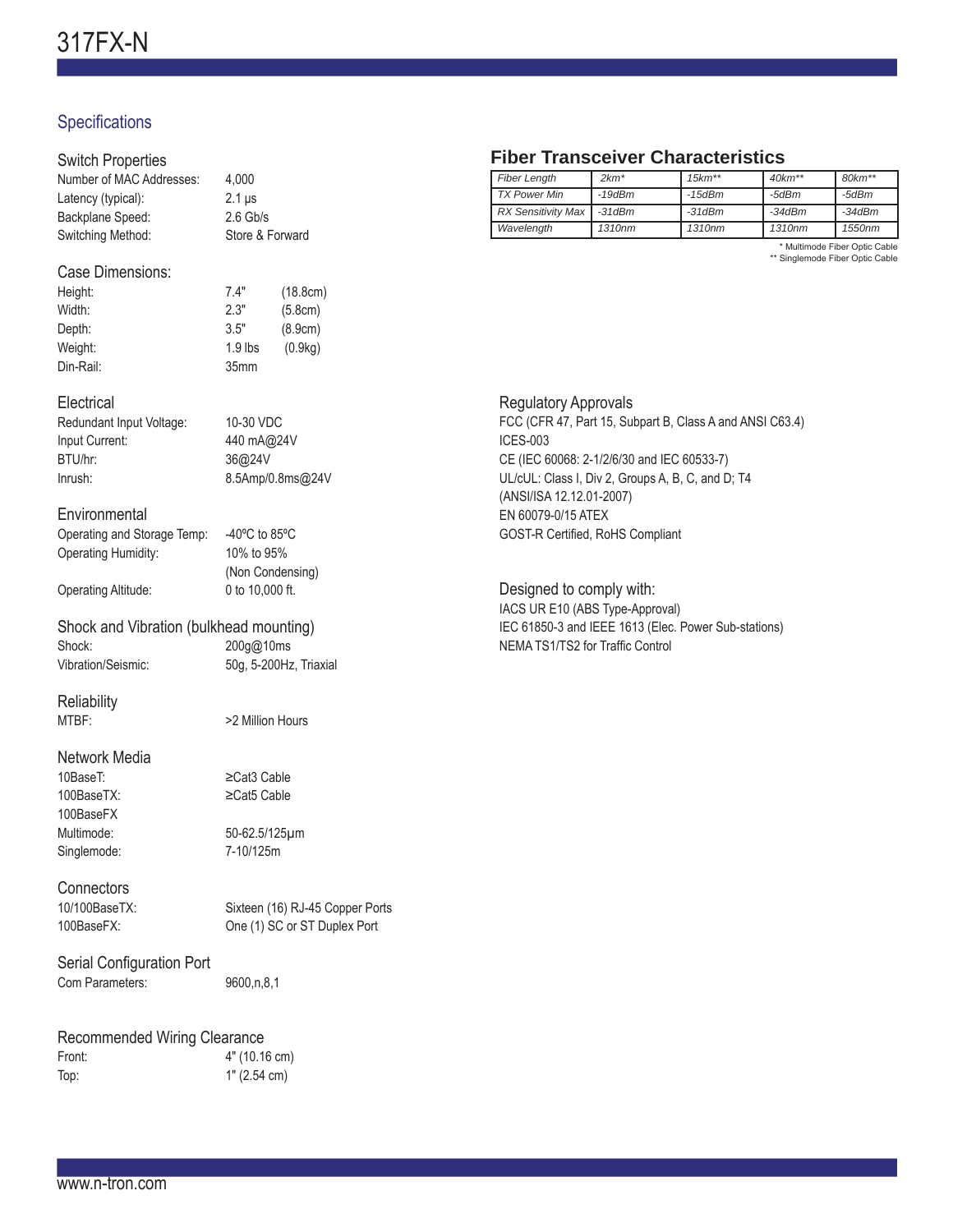